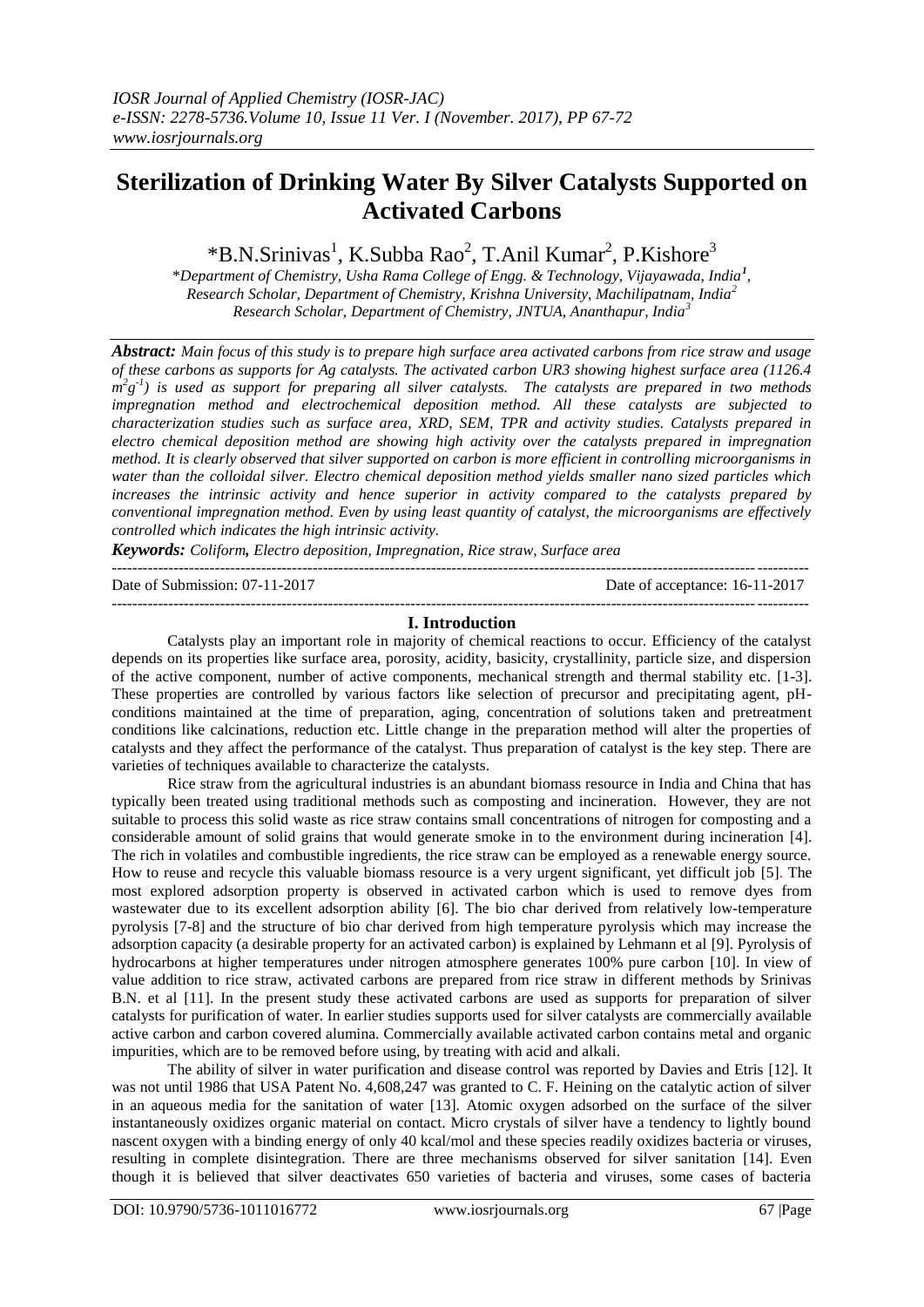resistance to silver has been reported by McHugh et al [15]. The list of bacteria evidences resistance to silver compounds is given by Clement and Jarrett [16]. Metallic silver is said to dissolve in water in about  $10^{-5}$  g/L, which is toxic to E.coli and Bacillus typhousus, both of which can cause virulent diseases [17]. Developed at the Johns Hopkins University some 50 years ago, the product of Ionics, Inc., (Bridgeville, PA, USA) contains somewhat over 1% by weight of metallic silver on activated carbon with an added advantage of having activated carbon for the adsorption of organic compounds such as cancer causing trihalomethanes which may be generated by chlorine treatment in municipal water treatment systems [18]. An overview of recent progress in silver-based heterogeneous catalysts for four green chemical processes was reported by Wei-Lin Dai [19]. Recently Gosh et al [20] reported an efficient and simple technique to synthesize MSF-Ag nano composite which has been exploited to show bactericidal, antifouling and dye degradation properties in water with the object of drinking water purification. This study is focused on the use of activated carbons as supports to prepare silver catalysts for purification of water in this research investigation.

# **II. Experimental Methods**

# **2.1 Materials**

Rice straw was collected from Krishna district, Andhra Pradesh, India, was trimmed in to small Pieces. These pieces were soaked in 2 wt. % NaOH solution for 24 hr. to remove ash and water soluble substances. The straw was then washed with distilled water until the pH is neutral and then dried at  $110^{0}$ C overnight.

# **2.2 Preparation of Activated Carbons**

The detailed preparation methods of activated carbons was explained by Srinivas B.N. et al [11]. The supports were named as UR-0, UR-1, UR-2 and UR-3. Among all those activated carbons, the one with high surface area is used as potential support for preparation of silver catalysts.

# **2.3 Preparation of Silver catalysts**

Silver is supported on activated carbon UR-3 prepared from rice straw supports in two methods. One is by impregnation method and the other is by electrochemical deposition method.

# **2.3.1 Preparation of activated carbon supported silver catalysts by impregnation method**

Conventional impregnation technique is adopted to prepare silver on activated carbon as support with variable loading of Ag. To an aqueous solution containing requisite amount of silver nitrate, dried activated carbon of known weight is added and kept for stirring for 1 hour followed by removing the excess water by evaporating on a hot plate with stirring and drying in a hot air oven over night. These catalysts are termed as Ag1UR3-I, Ag2UR3-I, Ag3UR3-I, Ag4UR3-I, Ag5UR3-I and Ag6UR3-I which correspond to 1 %, 2 %, 3 %, 4 %, 5% and 6% by weight of Ag with respect to support respectively and 'I' refers to impregnation. The reason for selecting UR-3 activated carbon is due to its high surface area and pore volume. These catalysts are dried and reduced to control the microorganisms. Particle size and phase of the catalysts are studied with the help of SEM, XRD and TPR studies. The detailed results of these characterizations are discussed in the following sections.

#### **2.3.2 Electro chemical deposition method**

The Ag nano particles are generated electro-chemically by passing a D.C. current (45 V) through silver electrodes dipped in 50 ml distilled water. Activated carbon UR3 prepared from rice straw is immersed in distilled water and continuous stirring is maintained for a calculated amount of time. The water is evaporated to dryness on a hot plate with stirring and the resultant catalyst is dried in an air oven for overnight. The effect of run time (duration of passage of the current) on the size of the particles generated is examined by carrying out SEM analysis of the Ag solutions thus obtained. Based on the Ag particle size obtained from SEM analysis at different run times (presented in the following section) it can be seen that just a 5 min. time is sufficient enough to generate the Ag particles in the nano range in 50 ml water when 45v D.C. current is applied and beyond this time agglomeration of particles seem to take place producing Ag particles of bigger size. For supporting colloidal Ag on activated carbon by this method, it is assumed that the concentration of colloidal Ag is  $\sim$ 10 ppm. Based on this assumption a 2 wt.% of colloidal Ag deposited on activated carbon (AgUR3-E) has been prepared by suspending 5 gr. of carbon in the distilled water with vigorous stirring and the catalysts is named as 2AgUR3-E.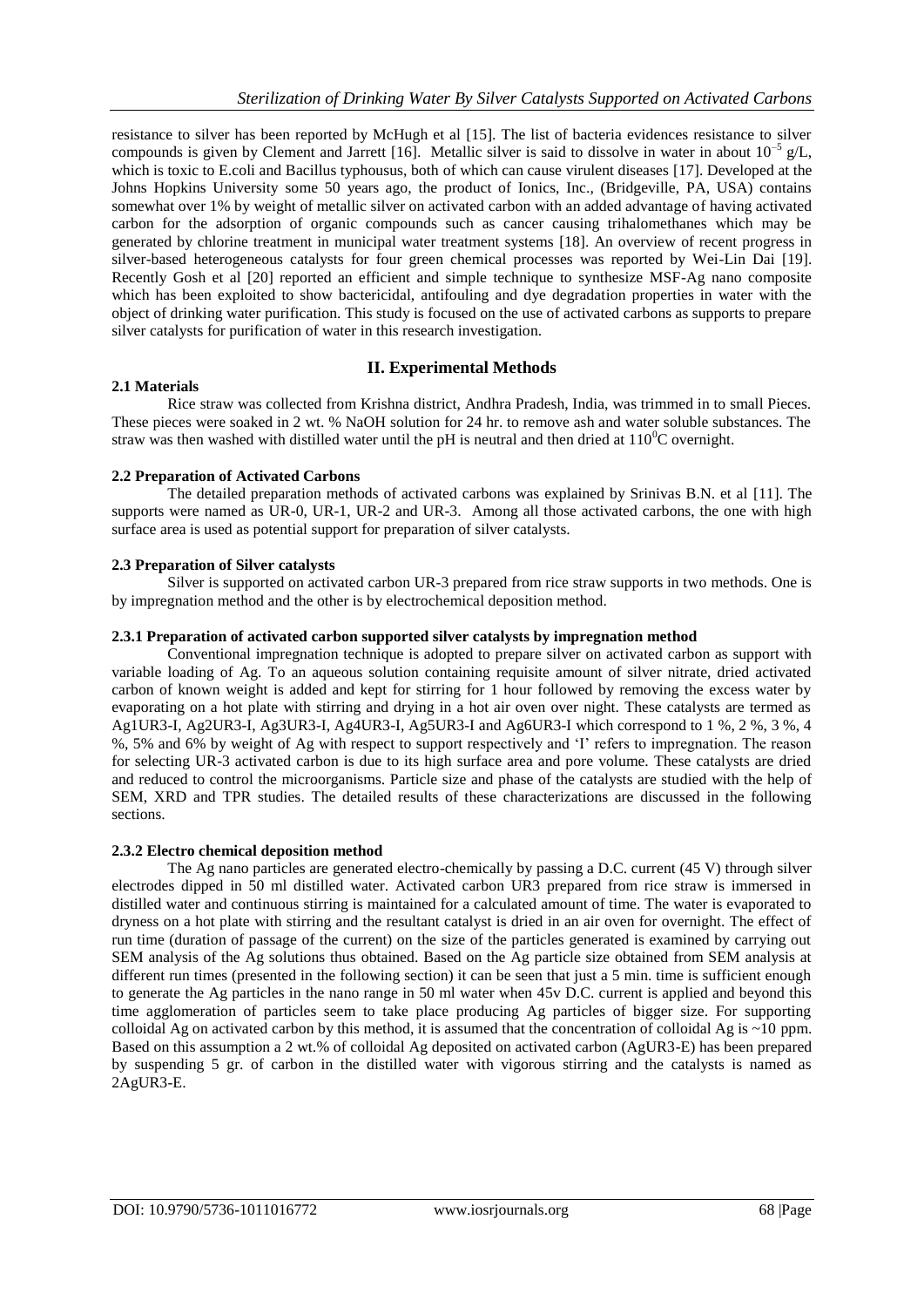# **III. Results and Discussions**

# **3.1 Characterization 3.1.1 BET Surface area**

Surface area of all the catalysts are studied by  $N_2$  adsorption method. The surface area of UR3 activated carbon is maximum when compared with other samples. UR3 sample has been activated at  $200^{\circ}$  C under air atmosphere for 2 hr. The yield of activated carbon is maximum when compared to other supports. Activation temperature and atmosphere has more influence on the yields of carbon prepared from rice straw. This influence is attributed to the difference in the strength of the precursor structure resulting from the formation of stable carbon structures during peroxidation treatment, which evaporates volatile matter and leads to opening of micropores. As porous nature increases the surface area also increases. It is interesting to see from Table-1, that the surface area of Ag1UR3-I to Ag6UR3-I catalysts decreases with increase in the percentage of impregnated silver. This indicates that the impregnated silver is blocking the pores of support and reducing surface area of the catalyst. But in 2AgUR3-E catalysts prepared by electrochemical deposition method**,** the surface area is increased relatively when compared with Ag2UR3-I catalyst prepared by impregnation method. The silver deposited on activated carbon by electrochemical deposition method is contributing some surface to the net uncovered support surface area.

# **3.1.2 X-ray diffraction studies**

Fig.-1shows XRD patterns of reduced AgUR3-I catalysts prepared by conventional impregnation method. All these patterns indicate the presence of metallic silver. XRD patterns of Ag1UR3-I to Ag6UR3-I corresponds to different weight percentages of silver from 1-6 wt. % respectively, show major 'd' values for the metallic silver phase and no other Ag precursor phases are found from these patterns. The peak intensity of the Ag phase is found to increase with increase in Ag loading. In the catalyst samples containing low loadings of Ag (2 wt. %) the metallic phase is in poorly crystalline form. Fig.-1clearly shows that beyond 2-weight % Ag loading, strong intense signals due to metallic Ag can be seen. Thus, it is necessary to keep the Ag loading low in order to get smaller crystallites of Ag and to get better dispersion on support. To get smaller crystallites low loading (2 weight %) of silver is maintained in the preparation of AgUR3-E catalyst by electro-chemical deposition method.

# **3.1.3 SEM results**

The effect of run time (duration of passage of the current) on the size of the particles generated is examined by carrying out SEM analysis of the Ag solutions, thus obtained. Table 2 presents the Ag particle size obtained from SEM analysis at different run times. It can be seen that just a 5 min. time is sufficient enough to generate the Ag particles in the nano range in 50 ml water when a 45 v D.C. current is applied. As the run time increases agglomeration of particles is observed producing Ag particles of bigger size. The SEM pictures of nano size Ag particles in water generated by electro-chemical method after a run time of 5 min. the figure clearly shows the formation of nano particles of Ag in the range of 50-180 nm. During the electrolysis run, as the size of the particle (Ag) increases, the distance between the particles decreases which results in the increase in the current (mA) (initial current of 5mA has been increased up to 10 mA). It is reported that the aqueous solution containing the silver particles (nano range) by electro-chemical method to be in the range of 10–20 ppm of Ag [21]. This catalyst is termed as AgUR3-EC. The microbial inhibition activity in water is tested with two catalysts AgUR3-I and 2AgUR3-E. Fig.2 represents the electron micrographs of these two catalysts. The figures indicate the presence of the silver as nano particles more pronouncedly seen in the electrochemical deposited catalysts.

# **3.1.4 Temperature Programmed Reduction (TPR) studies**

Fig.3 compares TPR patterns of pure activated carbon UR-3, Ag2UR3-I prepared by impregnation method and 2AgUR3-E (2 wt. % silver) prepared by electrochemical method. A single high temperature signal centered at a Tmax of 750K in pure activated carbon UR-3 is due to the carbon gasification. In addition to the carbon gasification signal, the TPR patterns of conventionally prepared catalysts exhibit two more reduction signals, one centered around Tmax of 473K and the second one centered at a Tmax around 623 – 673K. It is reported by Gang et al [22]. This signal is observed in all the catalysts because of the gasification of carbon support. Silver catalyst prepared in electrochemical method showed only single peak at Tmax ~750 K which is corresponding to carbon gasification where as Ag2UR3-I shows a lower temperature peak at Tmax ~620 K for the reduction of silver ion to metallic silver. This indicates that nano metallic silver particles are generated during electrochemical deposition method on activated carbon support.

# **3.2 Activity studies**

For controlling the microorganism in raw water it is assumed that silver should be in metallic form so that it can take dissolved oxygen from water. The activity of silver in controlling microorganisms is tested in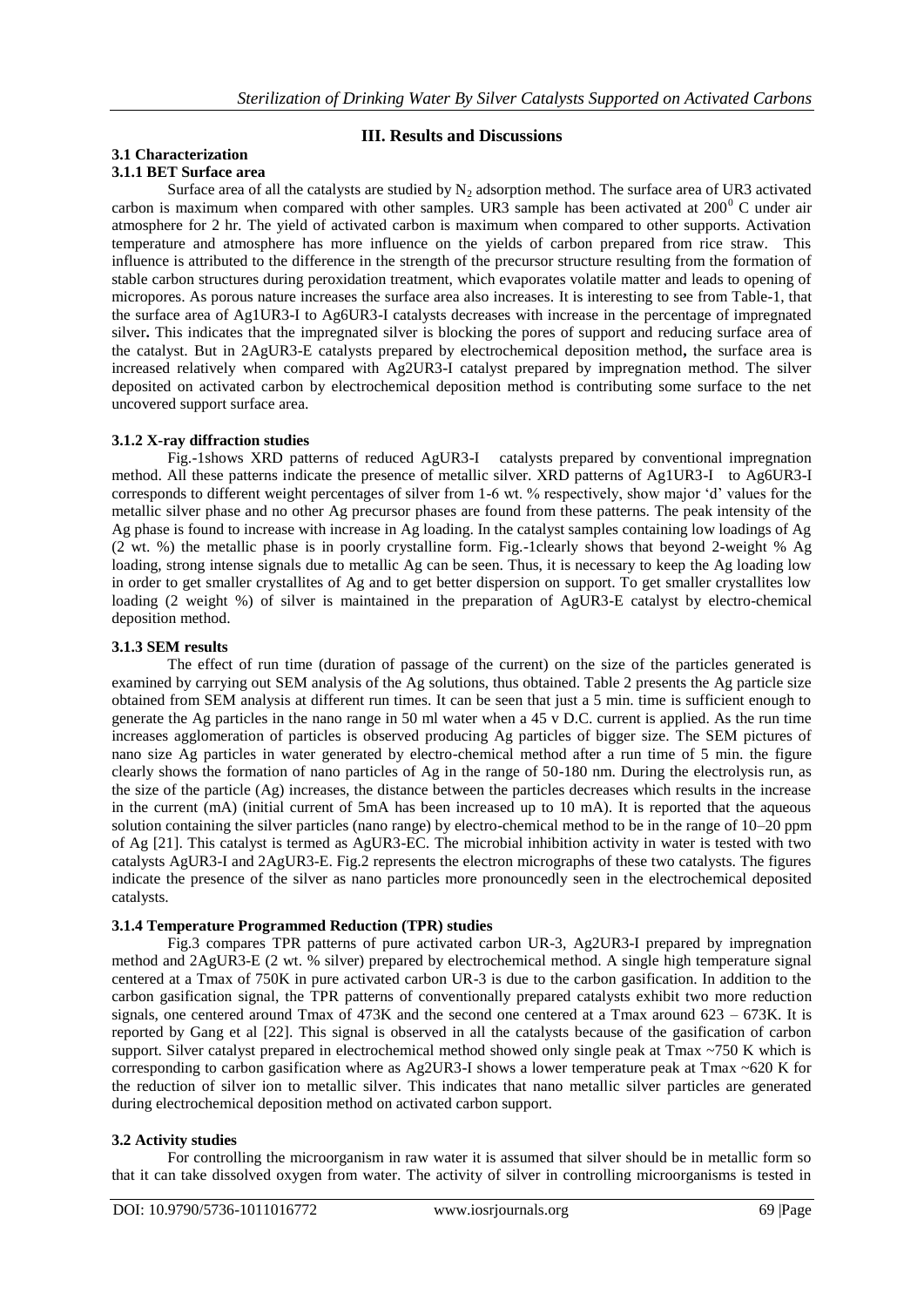both batch and continuous flow method. Following table 3 and 4 are the results obtained in batch reaction model. Low concentration of pure silver fails to destroy coliforms in water. Table-3 clearly shows the destruction of coliforms with colloidal silver solution prepared by generation of colloidal silver particles in electrochemical method, ~30 ml such solution is required to deactivate bacteria in 20 ml raw water containing bacteria. Moreover, it is very difficult to separate these colloidal Ag particles and to reuse them. Presence of bacteria is qualitatively tested with the help of commercial Ready cult coliforms reagent. Table-4 shows the activity of the six silver catalysts (each 1 gr) with different loadings prepared in conventional method for controlling the microorganisms in water. When compared to the colloidal silver aqueous solution, Ag impregnated activated carbon supported catalysts are advantageous particularly in reduced form. All the silver impregnated activated carbon catalysts have shown antibacterial activity in raw water. However, Ag1UR3-I to Ag6UR3-I catalysts prepared by conventional impregnation technique have to be pretreated (reduction at 723 K in  $H<sub>2</sub>$  flow for 4 hours to get metallic silver particles on activated carbon) before their application in controlling the bacteria in raw water. Without pretreatment, there is every possibility of leaching of  $AgNO<sub>3</sub>$  into raw water thereby causing a decline in the concentration of Ag in the catalyst.

# **IV. Figures & tables**

**Table-1** Surface area of pure activated carbons and impregnated and electro deposited silver catalysts

| Catalyst        | $S.A (m^{2}g^{-1})$ | <b>Catalyst</b> | S.A $(m^2g^{-1})$ |  |
|-----------------|---------------------|-----------------|-------------------|--|
| UR0             | 376.0               | $Ag1UR3-I$      | 1021.5            |  |
| UR1             | 558.6               | $Ag2UR3-I$      | 985.7             |  |
| UR <sub>2</sub> | 879.3               | $Ag6UR3-I$      | 813.2             |  |
| UR3             | 1126.4              | $2AgUR3-E$      | 1064.1            |  |

**Table-2** Effect of run time on the particle size of silver

| <b>Sl. No.</b> | Voltage, V | Run time (min.) | Range of Ag particle size<br>(nm) |
|----------------|------------|-----------------|-----------------------------------|
|                | 45         |                 | 50-180                            |
|                | 45         |                 | 100-210                           |
|                | 45         |                 | 250-800                           |
|                | 45         |                 | 750-1200                          |

**Table-3** Effect of Ag concentration in water on the destruction of coliforms

| S.No. | Vol.of 10 ppm aq. Ag | Vol. of raw water (ml) | <b>Total coliforms</b> |
|-------|----------------------|------------------------|------------------------|
|       | sol. (ml)            |                        |                        |
|       |                      | 50                     | Present                |
|       | 10                   | 40                     | Present                |
|       | 20                   | 30                     | Present                |
|       | 30                   | 20                     | Absent                 |
|       | 40                   | 10                     | Absent                 |

**Table-4** Biological activity of silver supported catalysts prepared in conventional method

| Sl.No | <b>Catalyst Code</b> | <b>Volume of raw</b><br>water | <b>Total</b><br>coliforms |
|-------|----------------------|-------------------------------|---------------------------|
|       |                      | 50                            | Present                   |
|       | $Ag1UR3-I$ (reduced) | 50                            | Absent                    |
|       | Ag2UR3-I (reduced)   | 50                            | Absent                    |
|       | Ag3UR3-I (reduced)   | 50                            | Absent                    |
|       | Ag4UR3-I (reduced)   | 50                            | Absent                    |
|       | Ag5UR3-I (reduced)   | 50                            | Absent                    |
|       | Ag6UR3-I (reduced)   | 50                            | Absent                    |



**(a) Ag1UR3-I (b) Ag2UR3-I (c) Ag3UR3-I (d) Ag4UR3-I (e) Ag5UR3-I (f) Ag6UR3-I**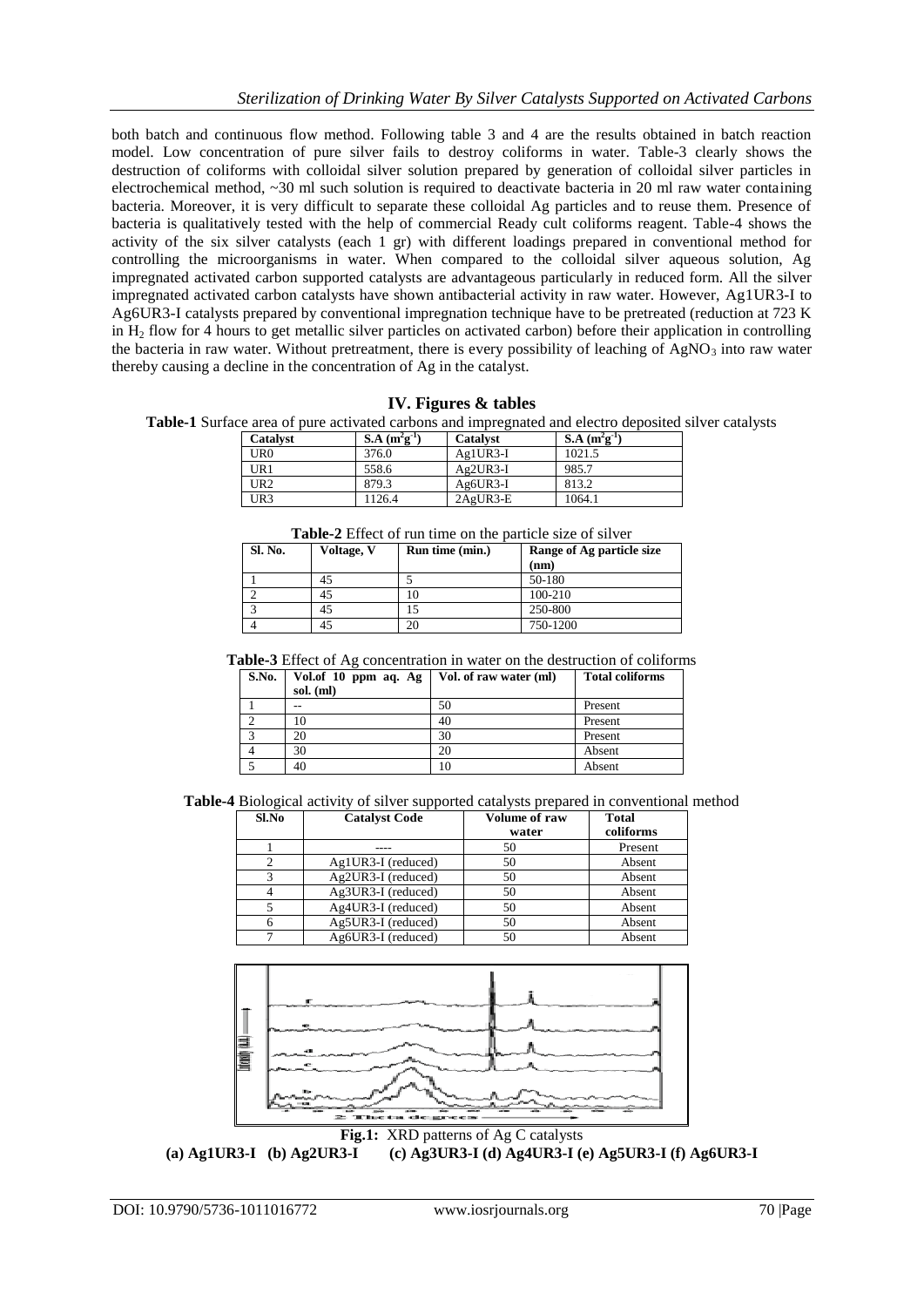

**Fig.2:** SEM pictures of 2AgUR3-E & Ag2UR3-I



**Fig.3:** TPR patterns of pure activated carbon and silver catalysts

# **IV. Conclusions**

The activated carbons prepared from rice straw are showing good textural properties like surface area and pore volume. Highest surface area is shown by UR3  $(1126.4 \text{m}^2 \text{g}^{-1})$  activated carbon, which is used as support for all catalyst preparations. Silver deposited catalysts by electro deposition method are showing more surface area than silver impregnated catalysts. Lower percentages of silver is showing good activity than higher percentage loading. As percentage of silver on support increases, particle size increases leading to agglomeration and pore blockage Metallic phase of silver is observed on electrodeposited silver catalysts due to which these catalysts are showing high activity in sterilization of water for removing coliform bacteria. These activated carbons were also used as supports for other metals in dehydration of alcohols [23] in our earlier studies.

#### **Acknowledgments**

The authors would like to thank the financial support from Department of Science and Technology, New Delhi, India, for sanction of a project [DST/IS-STAC/CO<sub>2</sub>-SR-138/12(G)], Sri Sunkara Rama Brahmam, Chairman, Usha Rama College of Engg. & Tech. Vijayawada for his continuous support during this work and IICT (CSIR), Tarnaka, Hyderabad, India for the technical support.

#### **References**

- [1]. Herwing Hoffman, Otto H. Huchler, Herbert Mueller and Siegfried winderl. US. Patent No. 4196, 130 chem. Abstr, 93, 1980 1861382
- [2]. Arthur W. Sleight, Uma Choudary, Catalyst design and selection.. Academic Press ,1983
- [3]. Bum Jong Ahn, Jean Aramando, Guy Perot, Michel Guisnet, C. R. Hebd. Seances Acad, Sci Ser C., 288 (8), 1979, 245 [4]. Zheng JL., Bio-oil from fast pyrolysis of rice husk: Yields and related properties and improvement
- [4]. Zheng JL., Bio-oil from fast pyrolysis of rice husk: Yields and related properties and improvement of the pyrolysis system,J.Anal Appl Pyrol; 80(1), 2007, 30–35
- **[5].** Wang P. , The effects of temperature and catalysts on the pyrolysis of industrial wastes (herb residue),Bio resour. Technol; 101(9), 2010, 3236–3241
- [6]. Q.SunandL.Yang,The adsorption of basic dyes from aqueous solution on modified peat-resin particle,Water Research, 37 (7) 2003, 1535–1544
- **[7].** Robertson, S. J., Rutherford, M. P., López-Gutiérrez, J. C., and Massicotte, H.B., Biochar enhances seedling growth and alters rootvsymbioses and properties of sub-boreal forest soils., Can.J. Soil, Sci., 92, 2012, 329–340
- [8]. Mukherjee, A. and Zimmerman, Organic carbon and nutrient release from a range of laboratory-produced biochars and biocharsoil mixtures. Geoderma, 193, 2013, 122–130